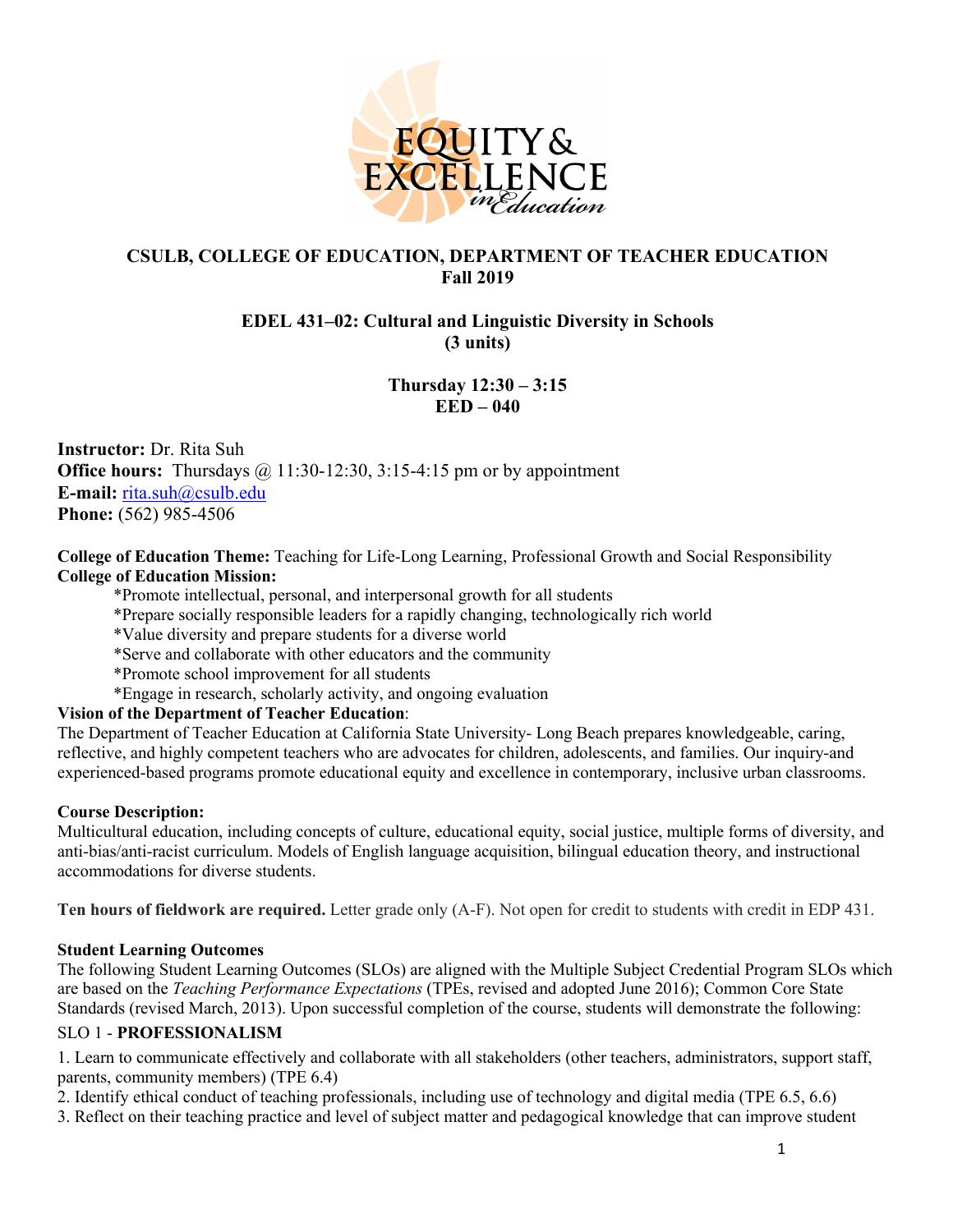#### learning. (TPE 6.1)

4. Demonstrate how and when to communicate effectively with peers and colleagues, and others in the school-community to support teacher and student learning. (TPE 6.4)

5. Acknowledge professional responsibility for all aspects of student learning and classroom management, including responsibility for the learning outcomes of all students, along with appropriate concerns and policies regarding the privacy, health, and safety of students and families. Beginning teachers conduct themselves with integrity and model ethical conduct for themselves and others. (TPE 6.5)

### SLO 2 - **CALIFORNIA'S DIVERSITY**

1. Critically analyze how the context, structure, and history of public education in California affects and influences state, district, and school governance as well as state and local education finance. (TPE 6.7)

2. Identify characteristics of a supportive learning environment for students' first and/or second language acquisition by using research-based instructional approaches, including focused on English Language Development, Specially Designed Academic Instruction in

English (SDAIE), scaffolding across content areas, and structured English immersion, and demonstrate an understanding of the difference among students whose only instructional need is to acquire Standard English proficiency, students who may have an identified disability affecting their ability to acquire Standard English proficiency, and students who may have both a need to acquire Standard English proficiency and an identified disability.

(TPE 1.6)

3. Identify a variety of developmentally and ability-appropriate instructional strategies, resources, and assistive technology, including principles of Universal Design of Learning (UDL) and Multi-Tiered System of Supports (MTSS) to support access to the curriculum for a wide range of learners within the general education classroom and environment. (TPE 1.4)

### SLO 3 - **ACCESS and EQUITY**

1. Recognize their own values and implicit and explicit biases, the ways in which these values and implicit and explicit biases may positively and negatively affect teaching and learning, and work to mitigate any negative impact on the teaching and learning of students. They exhibit positive dispositions of caring, support, acceptance, and fairness toward all students and families, as well as toward their colleagues. (TPE 6.2)

2. Promote students' social-emotional growth, development, and individual responsibility using positive interventions and supports, restorative justice, and conflict resolution practices to foster a caring community where each student is treated fairly and respectfully by adults and peers. (TPE 2.1)

3. Identify inclusive learning environments that are physically, mentally, intellectually, and emotionally healthy and safe to enable all students to learn, and recognize and appropriately address instances of intolerance and harassment among students, such as bullying, racism, and sexism. (TPE 2.3)

4. Know how to access resources to support students, including those who have experienced trauma, homelessness, foster care, incarceration, and/or are medically fragile. (TPE 2.4)

5. Recognize clear expectations for positive classroom behavior and for student-to-student and student-to-teacher interactions by communicating classroom routines, procedures, and norms to students and families. (TPE 2.6)

# SLO 4 - **PLANNING AND SUPPORTING A FULL RANGE OF LEARNERS**

1. Identify instruction used to maximize learning opportunities and provide access to the curriculum for all students by removing barriers and providing access through instructional strategies that include (TPE 4.4):

• appropriate use of instructional technology, including assistive technology;

• applying principles of UDL and MTSS;

• use of developmentally, linguistically, and culturally appropriate learning activities, instructional materials, and resources for all students, including the full range of English learners;

• appropriate modifications for students with disabilities in the general education classroom; opportunities for students to support each other in learning; and use of community resources and services as applicable.

2. Access resources for planning and instruction, including the expertise of community and school colleagues through in-person or virtual collaboration, co-teaching, coaching, and/or networking. (TPE 4.6)

3. Identify the purposes, characteristics, and appropriate uses of different types of assessments (e.g., diagnostic, informal, formal, progress-monitoring, formative, summative, and performance). (TPE 5.1)

4. Explore and identify learning environments (i.e., traditional, blended, and online) that promote productive student learning, encourage positive interactions among students, reflect diversity and multiple perspectives, and are culturally responsive. (TPE 2.2)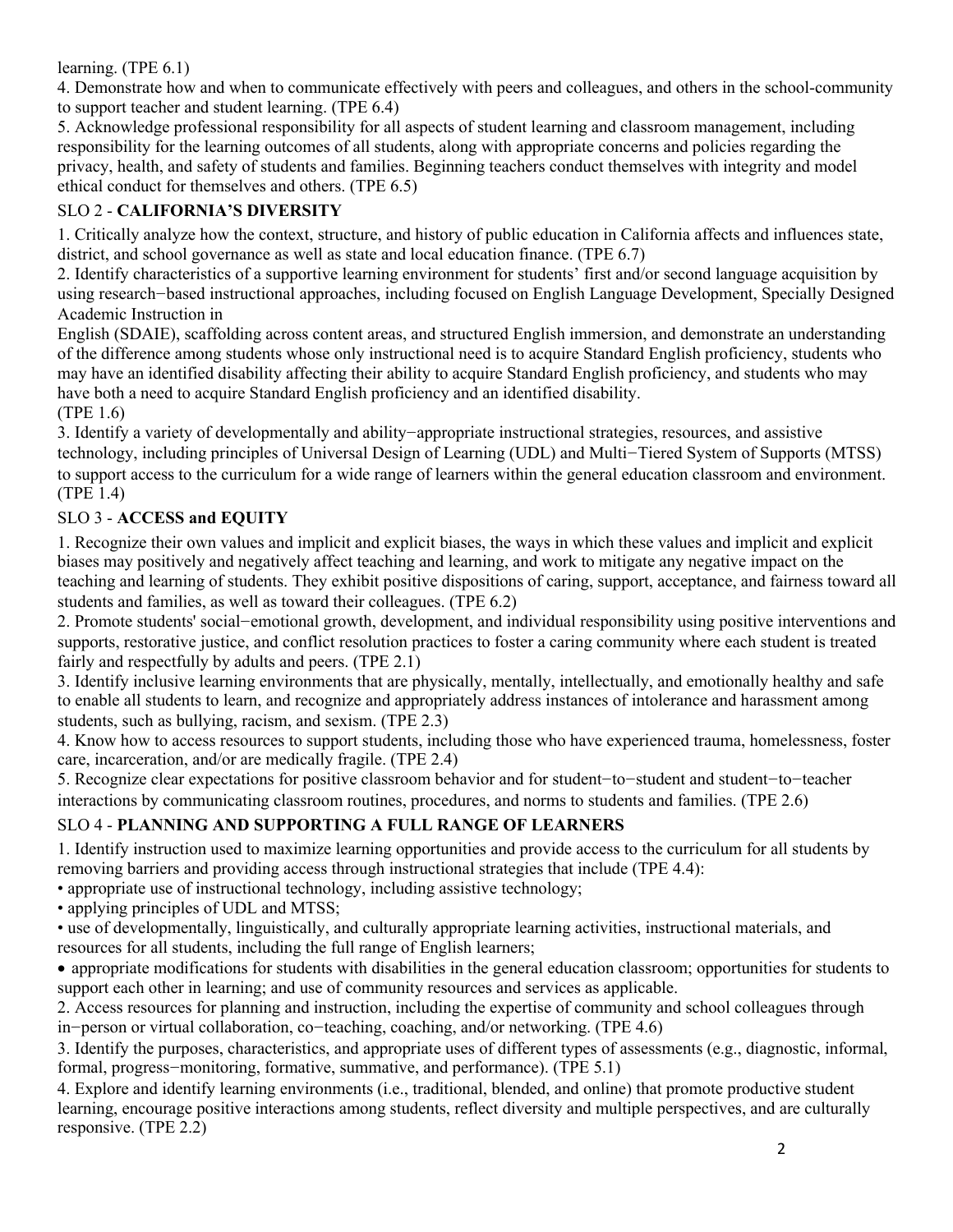### **Required Text**:

Gollnick, D. & Chinn, P. (2017). *Multicultural education in a pluralistic society* (10<sup>th</sup> ed.). Boston, MA: Pearson.

### **Required Supplemental Readings** (listed in APA reference style):

- Bucher, R. (2010). Diversity: An Overview. In *Diversity consciousness: Opening our minds to people, cultures, and Opportunities* (Ch. 1, pp. 1-41). Upper Saddle River, NJ: Prentice Hall.
- Gay, G. (2000). Pedagogical potential of cultural responsiveness. In *Culturally responsive teaching: Theory, research and practice* (Ch. 2, pp. 22-46). New York: Teachers College Press.
- Parkay, W. & Stanford, B. H. (2010). Philosophical Foundations of U.S. Education*. In Becoming a teacher* (Ch. 4, pp. 107-136). Upper Saddle River, NJ: Merrill Pearson.
- Parkay, W. & Stanford, B. H. (2010). Historical Foundations of U.S. Education*. In Becoming a teacher* (Ch. 5, pp. 140-168). Upper Saddle River, NJ: Merrill Pearson.
- Taylor, L. &Whittaker, C. (2009). Building Partnershipswith Diverse Families and Communities. In B*ridging multiple worlds: Case studies of diverse educational communities* (2nd ed.) (Ch. 3, pp. 46-65). Boston,MA: Allyn & Bacon.

Posnick-Goodwin, S. (2012). Are you a culturally competent teacher? *California Educator,* 19-22.

Posnick-Goodwin, S. (May/June 2016). Bilingual and biliterate: Dual immersion is rewriting the language of success. *California Educator,* 24-29.

### **COURSE REQUIREMENTS**

### *Syllabus*

- You are responsible for the information and requirements in the syllabus, course calendar, and criteria stated in assignment rubrics
- The syllabus represents a contractual agreement between the student and the instructor
- Maintaining enrollment in this class constitutes your agreement to accept the requirements and responsibilities for this class as stated in the syllabus and course calendar

# *Technology*

- All papers must be typed in Microsoft Word, Times New Roman, 12 point font, double-spaced, 1" margins
- You will access technology for current professional information about language and cultural minority education
- You will conduct a critical examination of historical, legal, and current contexts of diversity in U.S. and California schools
- You will use multiple research tools to research bias in books
- You will identify ways to use technology as a vehicle for equal access

### *Attendance and Class Participation*

Students are expected to attend classes regularly. Please refer to and get familiar with the CSULB Attendance Policy:

http://web.csulb.edu/divisions/aa/catalog/current/academic\_information/class\_attendance.html

On-time attendance at the first class is mandatory. Attendance will be taken at the beginning of each class, and occasionally at the end of class. Any student not attending the first class will be dropped.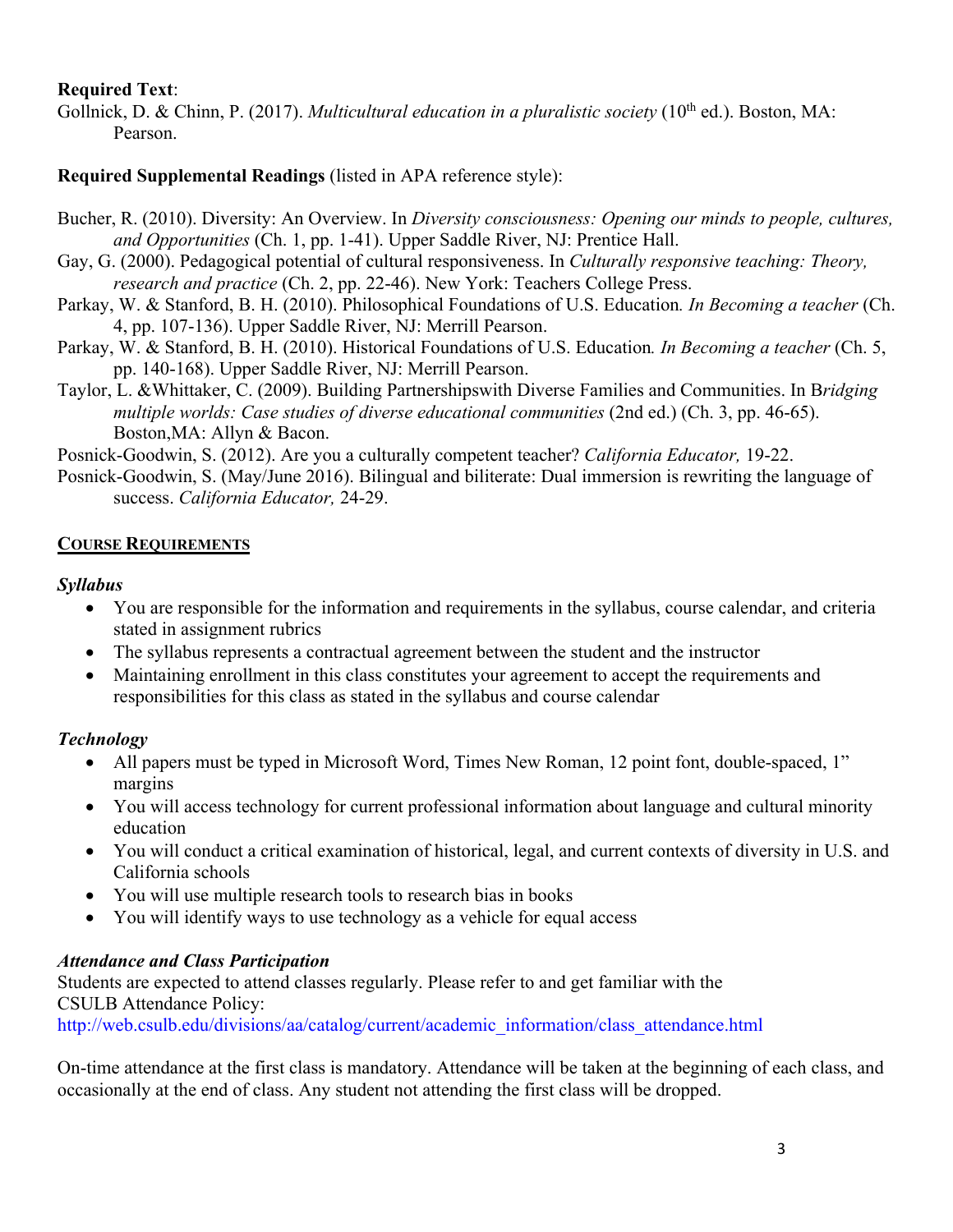One absence is allowed with no explanation required. Any additional absences or late arrivals more than 30 minutes to class will result in a deduction of 5 points for each absence or tardy from the total possible points in the course, unless it is an official excused absence. Excused absences will be granted only if written evidence (e.g. a doctor's written notice, a letter for jury duty, or a copy of a funeral program) is provided in a timely manner. (University Attendance Policy, PS 01-01, defines excused absences as 1) illness or injury to the student; 2) death, injury, or serious illness of an immediate family member or the like; 3) religious reasons [California Educational Code section 89320]; 4) jury duty or government obligation; 5) University sanctioned or approved activities.)

### *Students missing 3 or more classes will be advised to drop the class and retake it in a subsequent semester.*

### *Students who plan to be tardy or absent must email the professor before class.*

This course is interactive; hence, your **participation** and **professional conduct** contribute to our collective success. Come to class on time, read assigned materials ahead of time, and be prepared to engage in class discussions and activities. Lack of preparation and/or participation may result in point deductions at the end of the semester.

### *Fieldwork: As stated in the course catalog this class requires all students to successfully complete 10 hours of fieldwork.*

- Keep in mind that during field experience, you are representatives of California State University, Long Beach. Professional comportment is essential to successful completion of this requirement.
- Students failing to maintain professionalism during the course session in dress, behavior with colleagues, and/or comportment with children will be withdrawn from the course.
- Students currently employed as teachers (emergency permit or internship) in a school may use their own classroom.
- Students securing field experience in Year-Round Calendar schools are responsible to ensure that the field-site classroom will be on-track for the duration of the CSULB semester.
- In keeping with professional collaboration with field site schools, please come dressed according to school dress code standards; professional/casual attire is recommended. As a "rule of thumb", look to the accepted dress of the host teachers at the school for your model. (For example: according LBUSD dress code, open-toed shoes and short-shorts are not permitted. Please use discretion with regard to attire that is inappropriate for working in an environment with children.).
- Pay attention to parking regulations or requests on behalf of the school site. Be flexible at a school site.
- Remember that we are guests representing CSULB, and that the primary focus of the school is the children, not the teacher candidates.
- **Long Beach Unified School District** is now requiring all credential program candidates who are completing fieldwork/observation hours in a LBUSD school, regardless of the number of hours, to be fingerprinted and cleared through the district VIPS (Volunteers in Public Schools) process. If you plan to conduct fieldwork in a LBUSD school this semester, complete this process immediately: http://www.csulb.edu/college-of-education/office-of-clinical-practice-ocp/fieldwork-clearance

### *Assignments*

- All assignments are to be typed in Microsoft Word: Times New Roman; 12-point font, double spaced, 1" margins and uploaded to BeachBoard except when otherwise indicated.

- ALL ASSIGNMENTS ARE DUE THE DAY BEFORE CLASS @ 11:59PM

- Assignments are performance-based and graded according to specific criteria as stated on Assignment Rubrics.

- Prior to doing any assignment, use the rubric as a checklist for your work.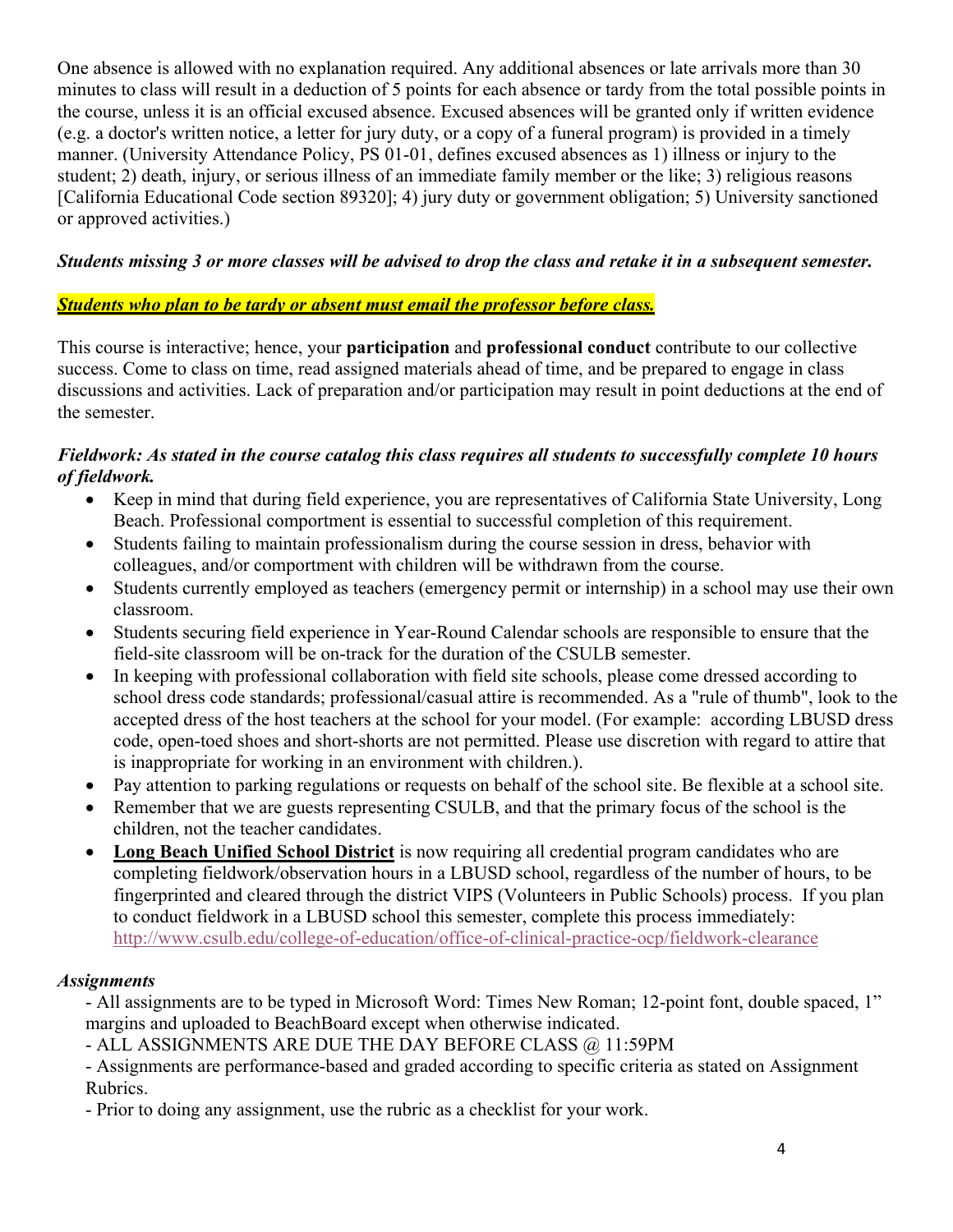- The instructor is more than willing to clarify any questions about assignment criteria.
- Partial or off-topic assignments will not be accepted for grading.
- Do NOT submit unedited drafts. Poorly written papers with careless errors will result in **point deductions**.
- NO LATE ASSIGNMENTS ACCEPTED
- Keep a copy of each assignment for your own records.

### *General criteria for evaluation of assignments includes:*

- Quality of conceptualization.
- Following directions; meeting stated criteria in assignment rubrics.
- The instructor reserves the right to refuse to accept any assignment due to poor quality work, late submission, off-topic writing, lack of attention to stated criteria, or any other reason deemed appropriate.
- *The University policy on Cheating and Plagiarism (PS 85-19) is summarized in the Schedule of Classes*

# *Grading Policies*

- Attendance, promptness, preparation, and professional behavior are course requirements, and factors that impact your grade.
- Borderline grades (within 2 points of the next highest grade) may be raised based on multiple factors including level of class participation, attendance, promptness, preparation, & professional behavior.
- Traditional grading applies to this course.

# **Evaluation Method:**

| <b>Assignments</b>                                                       | <b>Points</b> |
|--------------------------------------------------------------------------|---------------|
| Attendance and Participation                                             | 10            |
| Assignment 1: "Who Am I" Identity                                        |               |
| Assignment 2: "Developing as a Multicultural Educator" Statement         | 10            |
| Assignment 3: Mini-Ethnographic Study of School and Community            | 40            |
| Assignment 4: Theory-to-Practice Connections                             | 15            |
| Assignment 5: Cross-Curricular Group Lesson Plan & Mini-Teaching Session | 20            |
| <b>Total Grade Points</b>                                                | <b>100</b>    |

### **Attendance (10 points):**

On time attendance is required. Active participation will significantly influence your grade.

# **Assignment 1: "Who Am I" Identity (5 points):**

Submit a pre-completed 4"x6" card (with glued-on picture). Refer to the *Guidelines for Assignments* on BeachBoard for details.

# **Assignment 2: "Developing as a Multicultural Educator" Statement (10 points):**

### (**600-700** *words,* **maximum**).

The strict word limit is intended to prepare you for writing a similar statement when applying to a school district for a teaching position. This assignment builds on the previous activity. Refer to the *Guidelines for Assignments* on BeachBoard for details.

# **Assignment 3: Mini-Ethnographic Study of School and Community (40 points):**

- Part 1 (15 points) – (a) SARC report; (b) Culture of School and Community (include a total of **8 pictures**: **4** of the school and surrounding community **and 4** of the classroom environment).

- Part 2 (15 points) – (a) Teacher observations; (b) Working with 2 focus students (e.g., ELL, Special Ed, GATE, or other instructional challenge).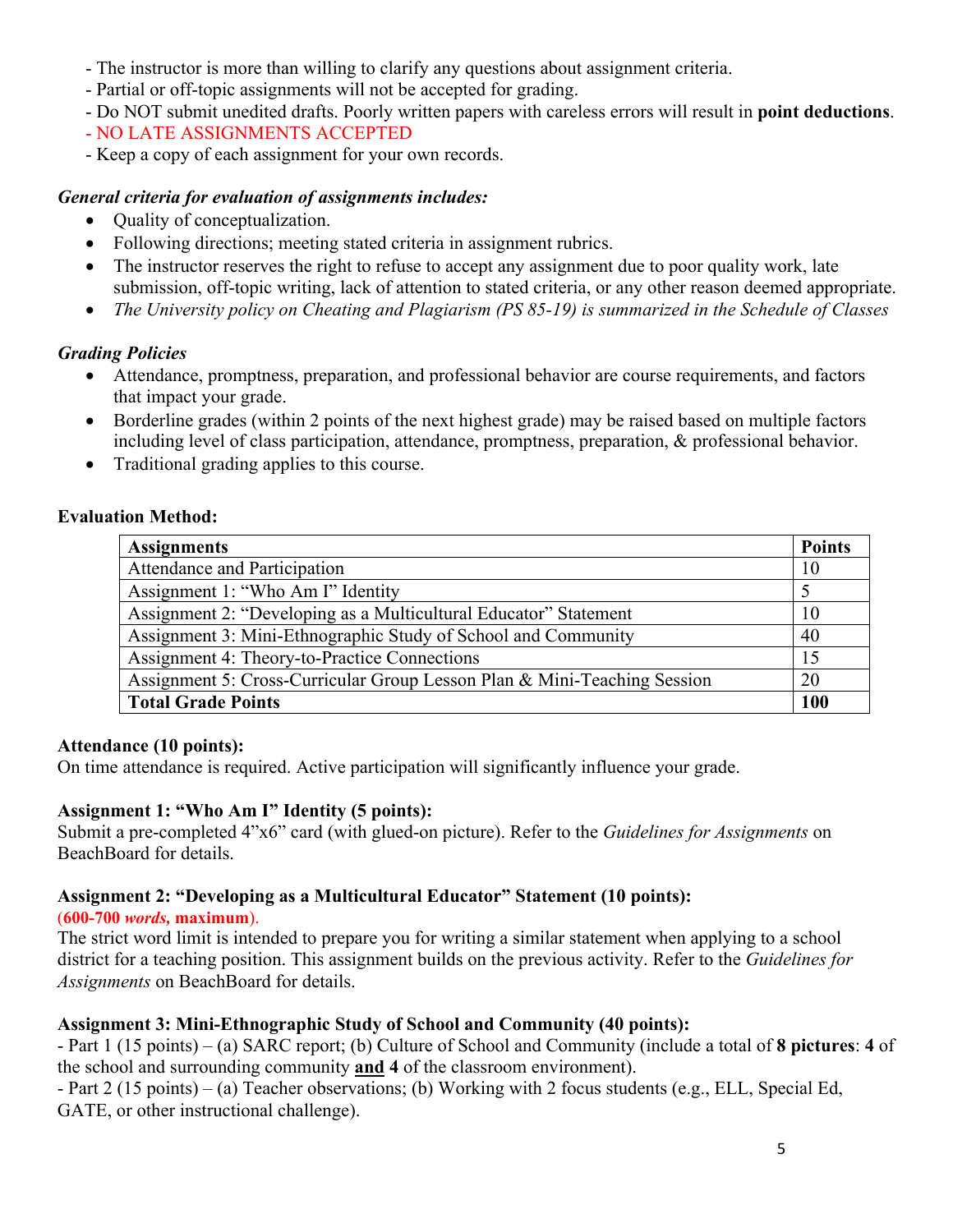- Part 3 (10 points) – Reflection on candidate's personal and professional development

- **Bring to class the original copy of 10-hour Clinical Practice I Time Log** completed with required teacher's full signature *and* evaluation comments. Incomplete logs will be returned.

# **Assignment 4: Theory-to-Practice Connections (15 points):**

- a. Group CRP Principles grid (up to 4 members) 5 points
- b. Individual reflection on demo lesson in Vietnamese 5 points
- c. Group Asset Inventory (up to 4 members) 5 points

# **Assignment 5: Cross-Curricular Group Lesson Plan & Mini-Teaching Session (20 points):**

- With application of "culturally responsive pedagogy" principles
- 10 points for lesson
- 10 points for teaching

### **Course Grading Scale:**

| <b>Percent Range</b> | <b>Letter Grade</b> |
|----------------------|---------------------|
| $90 - 100\%$         | A                   |
| $89 - 80\%$          | B                   |
| $79 - 70\%$          | $\subset$           |
| $69 - 65\%$          |                     |
| Below 64%            | F                   |

### *Incomplete Grades*

An incomplete for this course is highly discouraged. Historically, students rarely make up the work, which is not in their best interest. Requests made close to the end of the semester, without having completed 2/3 of the course assignments and earned a satisfactory grade will not be approved.

# *Policy for Withdrawal*

In rare cases due to a documented emergency or a "serious and compelling reason" (PS 02-12), a student may need to request an authorized incomplete or withdrawal. In such a case University Policy will be strictly adhered to. Refer to the current California State University, Long Beach Catalog of Undergraduate and Graduate Studies for more detailed guidelines

*The full text of University Policy Statements may be seen at http://www.csulb.edu/~senate/Policies/pstable.html.* 

# **Accommodations Needed:**

Students with a disability or medical restriction who are requesting a classroom or academic accommodation should contact the Bob Murphy Access Center (BMAC) located in the Student Success Center, #110, or by phone at 562-985-5401 or via email at **BMAC@csulb.edu**. The BMAC will work with the student to identify a reasonable accommodation in partnership with appropriate academic offices and medical providers. We encourage students to reach out to BMAC as soon as possible. It is the student's responsibility to notify the instructor in advance of the need for accommodation related to a university-verified disability. If you require accommodations you must advise the instructor on the first day of class.

# *Statement Regarding Campus Programs and Services*

Please click on http://web.csulb.edu/divisions/students/programs.html for a list of general student supports offered by the Division of Student Affairs.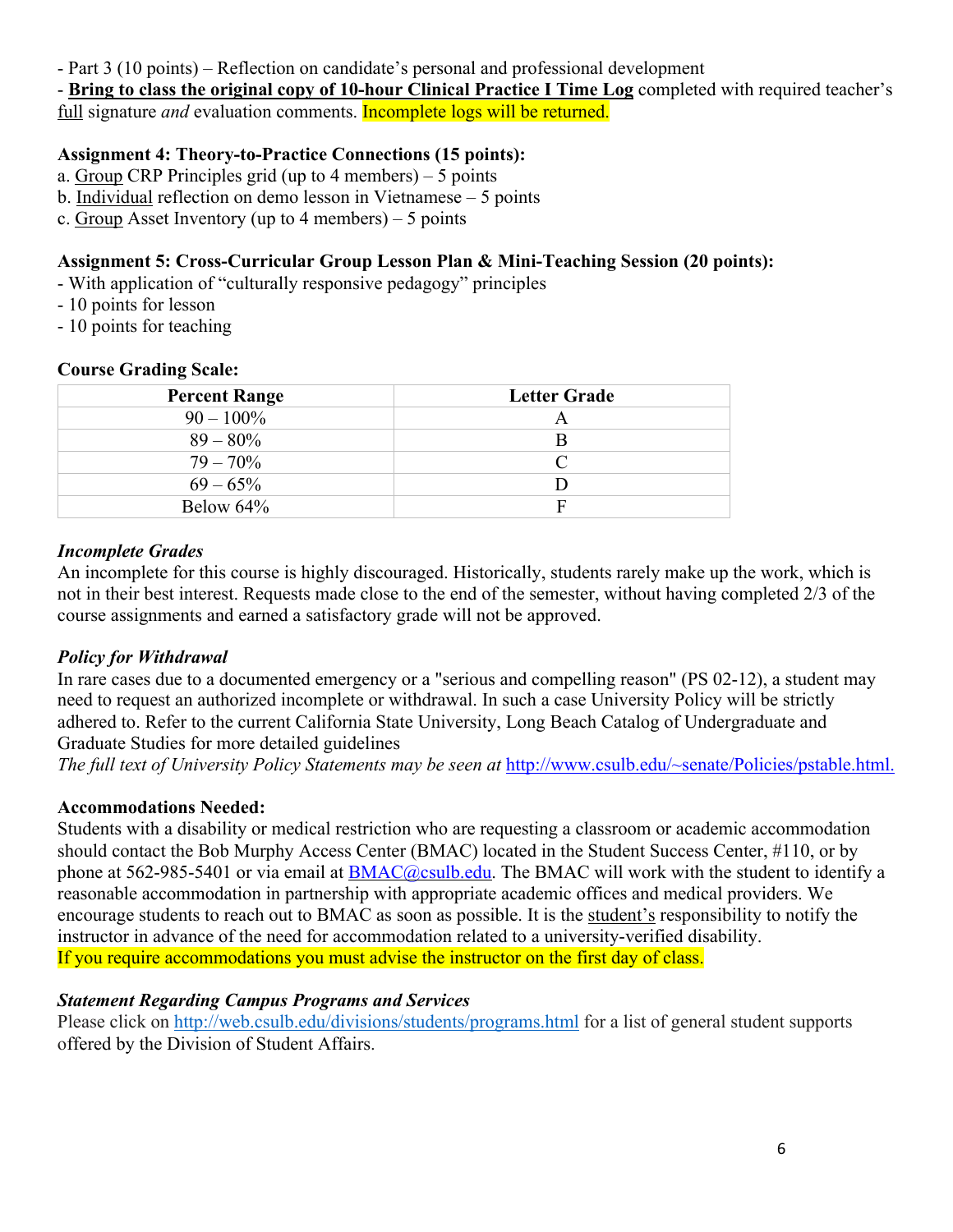| Week                  | <b>Course Topics/ Readings</b>                                                                                                                                                                                                                                                                   | <b>Assignments Due</b>                                                                                                                                                                                                                                                   | <b>Notes</b>                                           |
|-----------------------|--------------------------------------------------------------------------------------------------------------------------------------------------------------------------------------------------------------------------------------------------------------------------------------------------|--------------------------------------------------------------------------------------------------------------------------------------------------------------------------------------------------------------------------------------------------------------------------|--------------------------------------------------------|
| $W-1$<br>8/29         | *Introductions/Syllabus<br>*Discussion Board<br>*BeachBoard                                                                                                                                                                                                                                      | * Log on to Beachboard<br>* Begin to look for a fieldwork location<br>* See separate directions for LBUSD<br>placement<br>* CTC Clearance                                                                                                                                |                                                        |
| $W-2$<br>9/5<br>$W-3$ | <b>Diversity Overview &amp; Cultural</b><br>Competence<br>Essential Questions: How do I become<br>more culturally competent? What<br>knowledge, skills, and dispositions do I<br>need to best support students with<br>diverse strengths, and needs?<br><b>Philosophical Foundations of U.S.</b> | DUE:<br>*Reading: Bucher article<br>*Reading: Posnick-Goodwin, "Are You<br>Culturally Competent?" article<br>*Assignment 1: "Who Am I" Identity –<br>Due $9/4$ ( $\ddot{\omega}$ , 11:59pm in Dropbox or you<br>can bring your completed card to class on<br>9/5<br>DUE: | *Secure                                                |
| 9/12                  | <b>Education</b><br><b>Essential Question:</b> How do my<br>philosophy and beliefs influence the type<br>of teacher I will become as well as my<br>perception of future students?                                                                                                                | *Reading: Parkay & Stanford, Ch. 4<br>article<br>*Complete & bring to class Inventory<br>results (end of Ch. 4)                                                                                                                                                          | fieldwork<br><b>location</b>                           |
| $W-4$<br>9/19         | <b>Historical Foundations of U.S.</b><br><b>Education</b><br><b>Essential Questions:</b> How does the<br>historical past of the U.S. inform its<br>current educational and societal systems?<br>What does the past inform the present<br>and future for teachers and teaching?                   | DUE:<br>*Reading: Parkay & Stanford, Ch. 5<br>article<br>*Assignment 2: "Developing as a<br>Multicultural Educator" Statement - Due<br>$9/18$ @ 11:59pm                                                                                                                  |                                                        |
| $W-5$<br>9/26         | Ethnicity & Race; and Class &<br><b>Socioeconomic Status</b><br>Video: Jane Elliott's "Eye of the<br>Storm"<br><b>Essential Question:</b> How do I ensure that<br>less-privileged students receive equitable<br>access to in-school and after-school<br>educational opportunities?               | DUE:<br>*Reading: Textbook Chs. 2 & 3                                                                                                                                                                                                                                    |                                                        |
| $W-6$<br>10/3         | <b>Culturally Responsive Pedagogy</b><br><b>Essential Question:</b> How can I organize<br>my curriculum and implement strategies<br>through students' experiences to make<br>the content more personally meaningful<br>and easier for them to master?                                            | DUE:<br>*Reading: Gay, Ch. 1 article                                                                                                                                                                                                                                     |                                                        |
| $W-7$<br>10/10        | <b>Culturally Responsive Pedagogy</b><br>Video: "Teaching Tolerance" from<br>the Southern Poverty Law Center                                                                                                                                                                                     | *Reading: Gay, Ch. 2 article<br>*Assignment 3, Part 1: Mini-Ethnography<br>Study of School & Community – Due<br>10/9 @ 11:59pm                                                                                                                                           | In-Class CRP<br>Group Grid:<br>Explore<br>applications |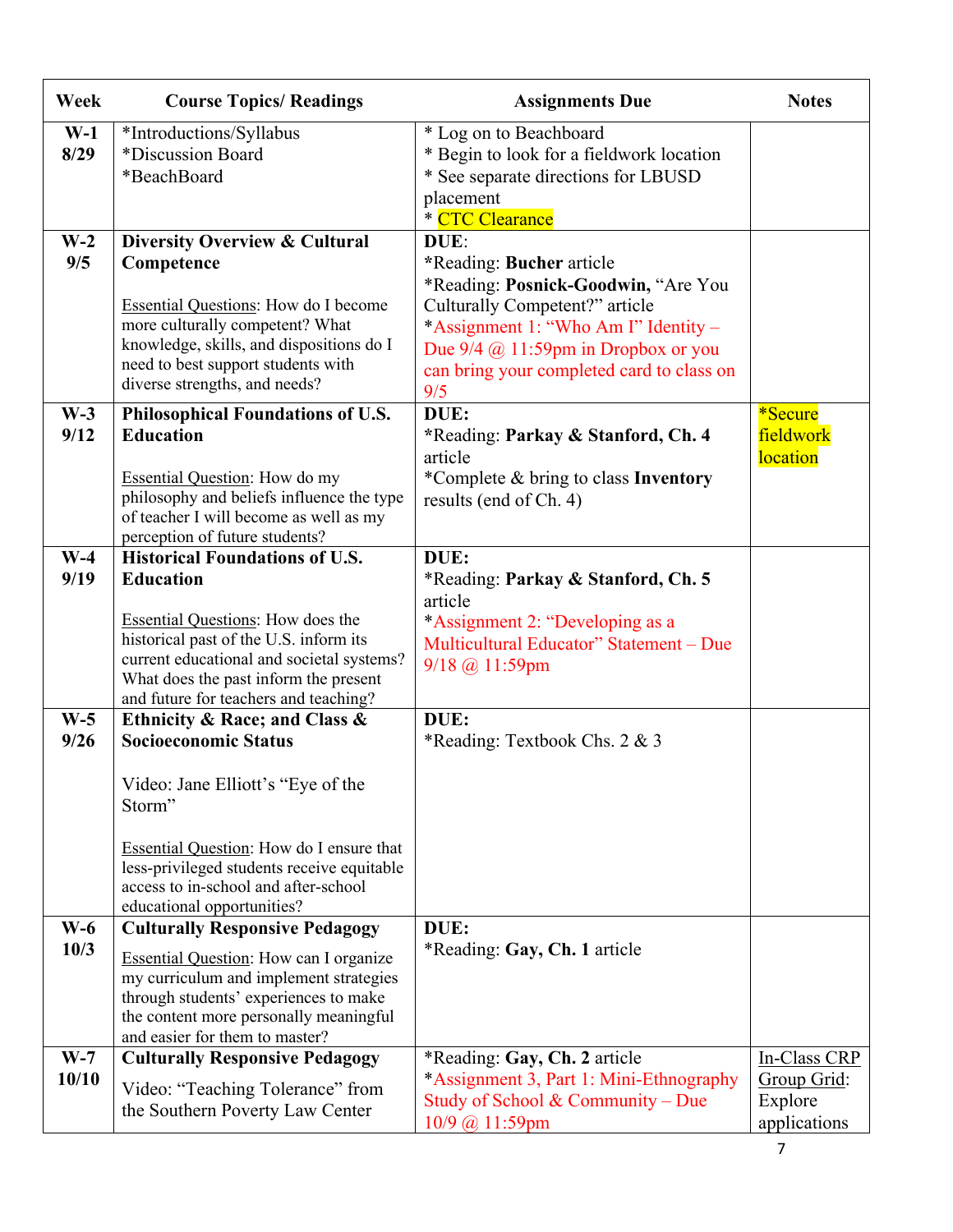|                                                          | (4 teachers in 4 U.S. states)                                                                                                                                                                                                                                                                                                                                                                                                          |                                                                                                                                                                                                                                                    | of CRP<br>principles in<br>teaching                                                       |
|----------------------------------------------------------|----------------------------------------------------------------------------------------------------------------------------------------------------------------------------------------------------------------------------------------------------------------------------------------------------------------------------------------------------------------------------------------------------------------------------------------|----------------------------------------------------------------------------------------------------------------------------------------------------------------------------------------------------------------------------------------------------|-------------------------------------------------------------------------------------------|
| $W-8$<br>10/17                                           | <b>Exceptionality</b><br><b>Essential Questions:</b> How can I make<br>concepts in my content area more<br>meaningful and easier for students to<br>master? What types of accommodations<br>must I incorporate to support students<br>with a disability or disorder?                                                                                                                                                                   | DUE:<br>*Reading: Textbook Ch. 6<br>*Reading: "Instructional Strategies"<br>article, ONLY pgs. 11-15<br>*Reading: "7 Myths of ADHD" article<br>*Reading: "Smart Comebacks to<br>Doubters" article<br>*Typed CRP Grid – Due $10/16$ @<br>$11:59$ pm |                                                                                           |
| $W-9$<br>10/24                                           | <b>Language; and Building</b><br><b>Partnerships with Diverse Families</b><br>and Communities<br><b>Essential Question:</b> How can I support<br>my ELL students' acquisition of<br>language and content with appropriate<br>strategy accommodations to access the<br>CCSS?<br><b>Essential Questions: What are some</b><br>guidelines for effective school-family-<br>community partnerships? How does it<br>support student success? | DUE:<br>*Reading: Textbook Ch. 7<br>*Reading: Taylor & Whittaker, Ch. 3<br>article<br>*Bring to class the SDAIE Checklist on<br>Beachboard                                                                                                         | <b>Sign up for</b><br><b>Cross-</b><br><b>Curricular</b><br><b>Group</b><br><b>Lesson</b> |
| $W-10$<br>10/31                                          | <b>Cross-Curricular Lesson Planning,</b><br><b>ELD, Dual Immersion, CSS/NGSS</b><br><b>Essential Question:</b> What do I need to<br>know about the foundations of language<br>in the communicative, expressive, and<br>social domains in order to teaching ELLs<br>and support their development?                                                                                                                                      | DUE:<br>*Reading: Posnick-Goodwin, "Bilingual"<br>Biliterate: Dual Immersion" article<br>*Bring laptop for online search for<br>standards<br>*Assignment 3, Part 2: Mini-Ethnography<br>Study of School & Community – Due<br>10/30 @ 11:59pm       |                                                                                           |
| $W-11$<br>11/7<br>$\overline{\text{NO}}$<br><b>CLASS</b> | <b>REQUIRED INDEPENDENT</b><br><b>GROUP MEETING TO WORK</b><br><b>ON CROSS-CURRICULAR</b><br><b>PROJECT</b><br><b>Essential Question:</b> From a culturally<br>responsive lens, what are creative and<br>meaningful ways to ignite learners'<br>interests and support "outside the box"<br>thinking?                                                                                                                                   | DUE:<br>*Research on Common Core Standards<br>and/or Next Generation Science Standards<br>$-$ Grade level & Subject-specific                                                                                                                       |                                                                                           |
| $W-12$<br>11/14                                          | <b>Gender &amp; Sexual Orientation</b><br>Video: "Bullied: A student, a school,<br>and a case that made history"                                                                                                                                                                                                                                                                                                                       | DUE:<br>*Reading: Textbook, Chs. 4 & 5<br>*Assignment 3, Part 3: Mini-Ethnography<br>Study of School & Community - Due                                                                                                                             | Cross-<br>Curricular<br>Groups:<br>Consultations                                          |